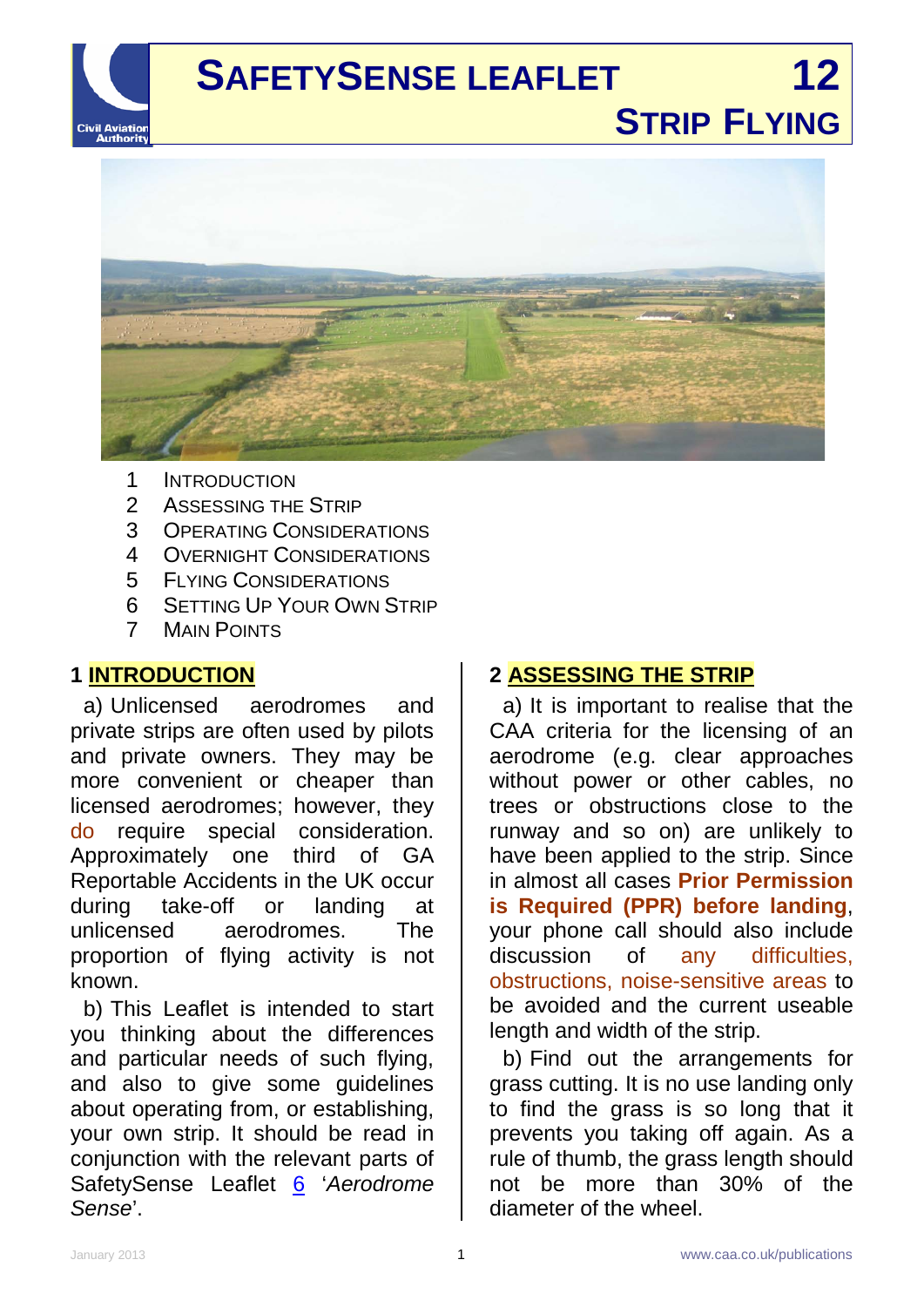c) Use an Ordnance Survey map to find out accurately the elevation above mean sea level of the strip – modern maps are in metres.

d) The orientation of the strip may have been laid out to fit in with the needs of agriculture. Establish the direction of the prevailing winds in the area and note the location of any windsock. Will it be affected by nearby trees or buildings? A well located windsock will give you the ground-level wind speed and direction. Beware of strips near the coast; sea breezes can change rapidly from onshore to offshore, morning and evening.

e) Tell the operator of the strip what experience you have, which strips you have used recently, and what aeroplane you intend using. He has probably seen pilots with similar aeroplanes flying into and out of the strip and you can benefit from local knowledge. He does not want an accident any more than you do! Exchange telephone numbers in case of a last-minute hitch. If possible visit it by road to see for yourself, but best of all carry out the advice of paragraphs  $5(a)$ ,  $5(b)$  and  $5(c)$ .

f) The length of the strip *must* be accurately established. If you pace it out, remember an average pace is *not* one metre, but considerably less (the British army's marching pace is only 30 inches). This may decrease still further after walking several hundred metres. A proper measuring device is better; for example a rope of accurately known length.

g) The strip should be adequately drained or self-draining. Visit it after heavy rain to see whether it remains waterlogged or muddy. Rain after long dry periods may not soak away and can remain hidden by the grass.

h) The surface should be free from ruts and holes and should be properly and regularly rolled. One way of assessing the surface is to drive a car along the strip. If at about 30 mph the ride is comfortable, there should be no problems.

i) If it is a disused wartime airfield, some of the runway may be unusable, while other parts may have a surface in poor condition – including loose gravel and stones. These can be picked up by the propeller wash and can damage windscreens, tail and, of course, the propeller itself. Stone damage can be very expensive.

j) Carefully examine from the ground, air or maps the approaches to the strip and the go-around area, with particular reference to any runway slope, obstructions or hills within 5 km, windshear or turbulence from nearby woods/buildings and other considerations.

k) Look closely at neighbouring properties; a climb out above the breeding pens or stud farm next door will soon bring an end to everyone's operation.

## **3 OPERATING CONSIDERATIONS**

a) Aeroplane performance **must** be appropriate for the proposed strip. You must be fully familiar with the contents of SafetySense Leaflet No. [7](http://www.caa.co.uk/safetysenseleaflet07) (Aeroplane Performance) or [AIC](http://www.nats-uk.ead-it.com/public/index.php%3Foption=com_content&task=blogcategory&id=161&Itemid=58.html)  [127/2006](http://www.nats-uk.ead-it.com/public/index.php%3Foption=com_content&task=blogcategory&id=161&Itemid=58.html) (Pink 110) 'Take-off, Climb and Landing Performance of Light Aeroplanes'. Remember, the figures shown in the Pilot's Operating Handbook are obtained using a **new** aeroplane, flown by an expert pilot under near ideal conditions, i.e. the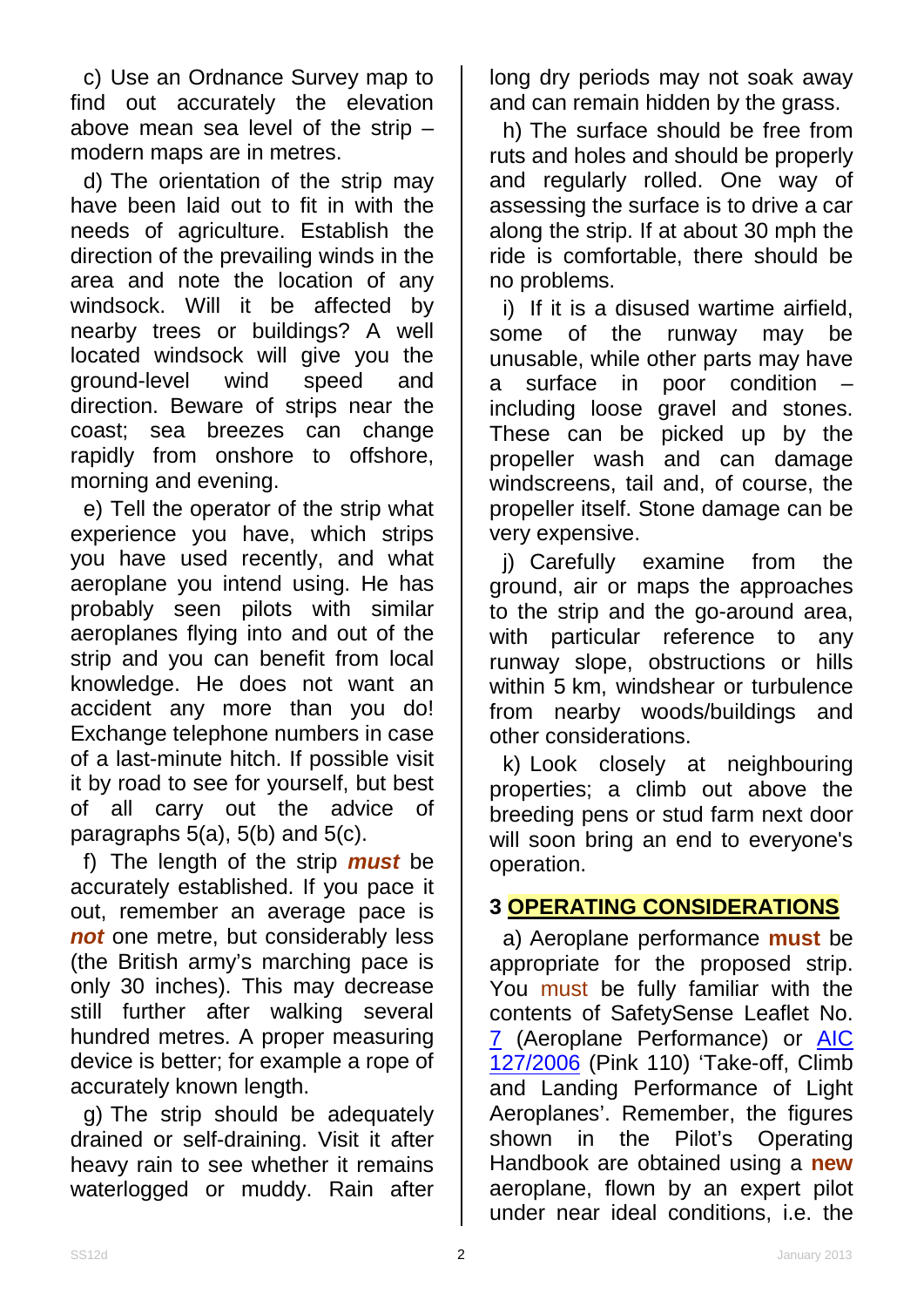best possible results. On the strip, the grass may be different from the 'short, dry, mown grass' of the Handbook. There may be a slight uphill gradient, tall trees or cables at the far end, or a cross-wind. Short wet grass should be treated with utmost caution, it can increase landing distances by  $60\%$  – it's like an icy surface! Take account of all of these most carefully and then add an additional margin for safety before deciding. (SafetySense Leaflet No. [7,](http://www.caa.co.uk/safetysenseleaflet07)<br>'Aeroplane Performance'. Performance', recommends a 33% safety factor for take-off but 43% for landing.)

b) Your own abilities as a pilot need critical and honest assessment. The ability to land smoothly on a long hard runway is very different from the skills needed for this type of operation.

c) Most importantly the combination of *YOU and YOUR* aeroplane must be satisfactory. A weakness in either of these could show up in the accident statistics.

d) The CAA [poster](http://www.caa.co.uk/application.aspx?catid=33&pagetype=65&appid=11&mode=detail&id=2163) 'AIRSTRIPS, think Hedgerow NOT Heathrow' reminds pilots of the operational considerations, and is available for free download from the CAA website [www.caa.co.uk/safetysense.](http://www.caa.co.uk/safetysense)

e) Some strips are located on hills where, up to a certain wind speed, take-offs are downhill and landings uphill. Re-read the above paragraphs, for although such strips are not necessarily dangerous, they should not be attempted unless you are totally confident about paragraphs (a), (b) and (c).

f) You must check that the insurance covers operation from an unlicensed aerodrome or a strip. It is

important that you give Insurers fullest possible written details before the visit.

g) Find out about the local arrangements for booking in and booking out; usually a Movements Log is provided.

h) Ensure that passengers and spectators are properly briefed about where they may go, where they may stand and what they may or may not touch.

i) Leave details of route, ETA and passengers in the Movements Log **AND** with someone who will react appropriately and alert the Emergency Services if you fail to arrive/return.

j) If you are planning to go abroad direct from the strip, then nominating a 'responsible person' is even more important. Remember customs and immigration requirements, and those of the Terrorism Act if going to or from Northern Ireland, the Isle of Man, or the Channel Islands. Consult the UK [AIP GEN](http://www.nats-uk.ead-it.com/public/index.php%3Foption=com_content&task=blogcategory&id=3&Itemid=10.html) 1.2.1 and SafetySense Leaflet No. [20,](http://www.caa.co.uk/safetysenseleaflet20) 'VFR Flight Plans'.

# **4 OVERNIGHT CONSIDERATIONS**

a) If you intend to leave the aircraft overnight at a strip, it may be necessary for you to arrange your own tie-downs and wheel chocks. Ensure that control locks are in place and the aircraft is properly secured. If the wind is likely to increase, then position your aircraft so as to minimise the possibility of it moving and be prepared to reposition it if the wind direction changes. Covers should be used to keep insects and water out of the pitot tube and static vents.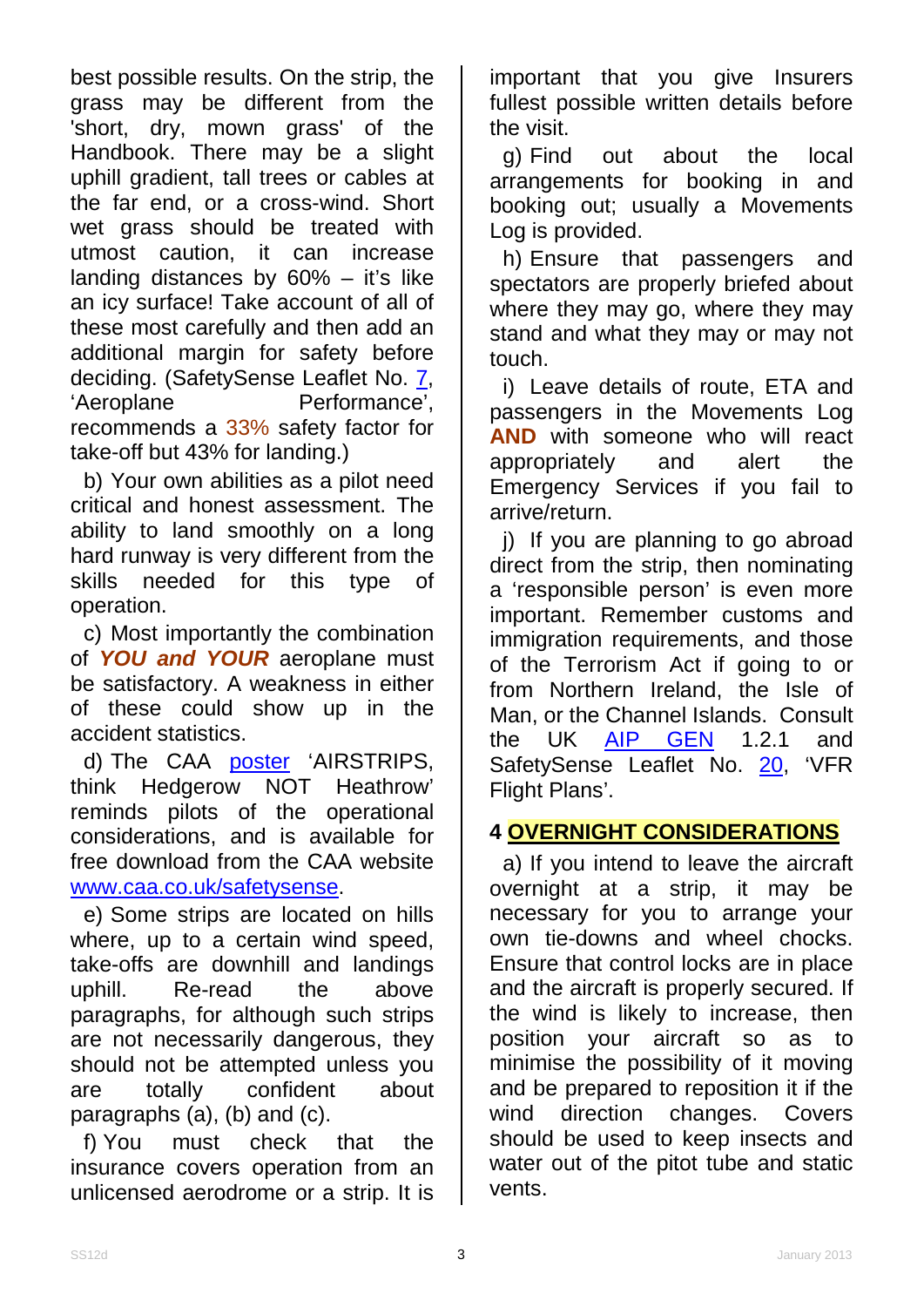b) Next morning your pre-flight inspection should be more careful than usual just in case birds or other wildlife have taken up residence; birds can build a nest overnight. Check the pitot head, static and tank vents for insects.

c) If the strip is shared with cows, horses or sheep, then an electric or other suitable fence to separate them from your aeroplane is essential. Cows are very partial to the taste of aeroplane dope and their rough tongues have been known to strip fabric from wings. Metal aeroplanes do not escape their attentions, since they make suitable back-scratchers.

d) Discuss security with the strip operator. Vandalism and fuel thefts may be a problem.

## **5 FLYING CONSIDERATIONS**

a) Consider having a familiarisation flight to and from the strip with a pilot who knows the strip and is current on both your aeroplane and operations into grass strips.

b) In any case you must know and fly the correct speeds for your aeroplane and remember the importance of using appropriate techniques, keeping the weight off the nosewheel etc.

c) If the strip is shorter than you are used to or has difficult approaches, arrange for a flying instructor to appraise your flying skills and revise and improve short field, soft field, general circuit and airmanship skills. It is not the intention here to list the skills – that is the instructor's task. Listen and learn. If an instructor is not available, at least practise your short landings on a long runway before attempting to land at a short strip.

d) Airmanship and look-out must be of the highest order; there is unlikely to be any form of air traffic service to advise you of the presence of other aircraft, their position or intentions, so be especially vigilant, and make blind transmissions on the Safetycom frequency 135.475 MHz if<br>appropriate. Low-flying military appropriate. Low-flying aircraft may NOT avoid strips.

e) Circuit **practice** at unlicensed aerodromes could be unpopular with the neighbours and may be in breach of part of Rule 5 of the Rules of the Air 2007 if you are within 500 ft of persons, vessels, vehicles or structures. However, if you find a problem with turbulence or crosswind, surface or slope, do not hesitate to **go around in accordance with normal aviation practice**.

f) Plan your circuit using the best available QNH, for example from a nearby aerodrome. Failing that you could use the most recent 'regional pressure setting (RPS)' but be aware your altimeter will certainly over-read if you use RPS. You should already know the elevation of the strip, so add this figure to the appropriate height that you would use in a normal circuit. Thus, if the strip is 250 ft amsl, downwind will be e.g. 1,250 ft QNH.

g) Get into the habit of flying a compact circuit using engine and propeller handling techniques that will minimise noise disturbance. Avoid long, flat and noisy approaches, these are not conducive to good neighbourliness nor necessarily the best short landing technique. If your approach is bad, or a touchdown at the correct place is unlikely, **make an early decision** to go-around. It is often useful to plan to make a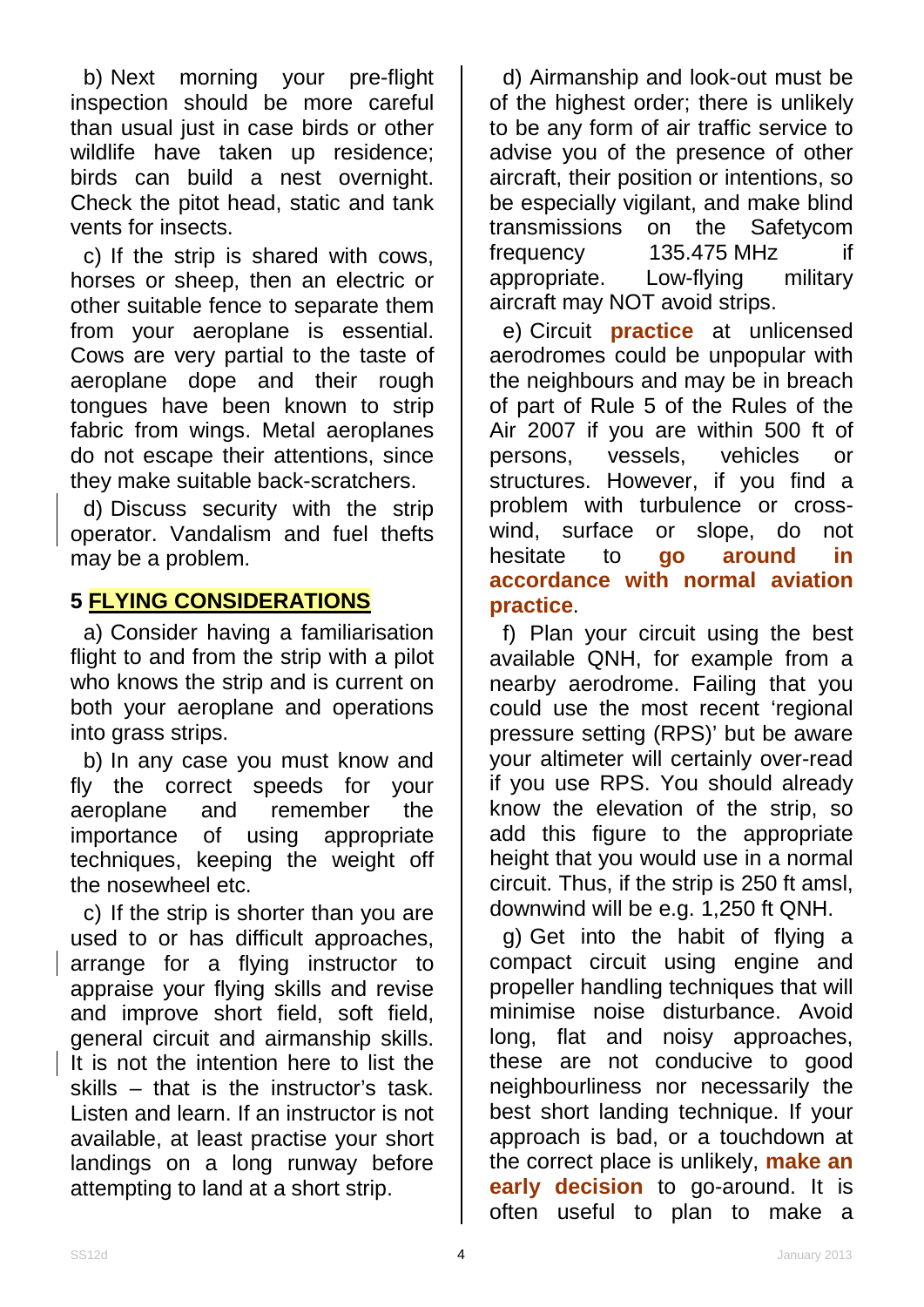go-around from your first approach (avoiding persons, vessels, vehicles and structures by 500 feet).



h) Note carefully the position and height of any obstructions on the approach, especially hard-to-see local power and phone cables. Make sure that you can clear them (and any crop) by an adequate margin and, provided that you maintain this clearance, always aim to touch down close to the threshold – **not halfway down the strip**. Heavy braking and harsh turns can dig up the surface and prevent its use for a long time.

i) Always start your take-off run as close as possible to the beginning of the strip, unless there are very good reasons not to do so. Work out an acceleration check point from which you can stop if you haven't reached sufficient speed for a safe take-off.

j) Bear in mind, when turning off the strip, Rule 14(4) of the Rules of the Air 2007 and other arriving aircraft.

k) When performing power checks or engine runs, try to minimise any noise nuisance and ensure that the slipstream is not creating a problem. Unexpected noise etc. can terrify livestock; be considerate when choosing the site for engine checks.

l) After take-off, reduce power and propeller rpm when it is safe. Climb to at least 500 ft agl before turning.

m) If you are a regular strip user, decide your weather and wind limits and be clear about your Go/No Go decision process.

# **6 SETTING UP YOUR OWN STRIP**

a) If you are planning to move your aeroplane to a strip, or perhaps start your own, the points below should be considered, in addition to any others in [CAP 793](http://www.caa.co.uk/cap793) 'Safe Operating Practices at Unlicensed Aerodromes'.



b) Remember that Rule 5 of the Rules of the Air Regulations 2007 includes, amongst other requirements, the prohibition of flights below 1,000 feet over 'congested' areas except when aircraft are taking off or landing at a licensed or government aerodrome. It is therefore most important that climb out, approach and circuit paths at an unlicensed aerodrome are clear of 'congested' areas. Such areas are legally defined as 'in relation to a city, town, or settlement, any area which is substantially used for residential, industrial, commercial or recreational purposes'.

c) Talk to nearby aerodrome operators to ensure that you will not conflict with their activities. Consult the CAA's Directorate of Airspace Policy, see [AIC Y](http://www.nats-uk.ead-it.com/public/index.php%3Foption=com_content&task=blogcategory&id=160&Itemid=57.html) 098/2009<br>
'Integration of New Aviation '*Integration* of New *Developments*'.

d) Look again at the performance of the aeroplane and your abilities. If operating from this strip means that **every** take-off and landing, even when the aeroplane is lightly loaded, is 'tight', change to a more suitable aeroplane or strip.

e) Remember that, unless there is 'established use', aircraft operations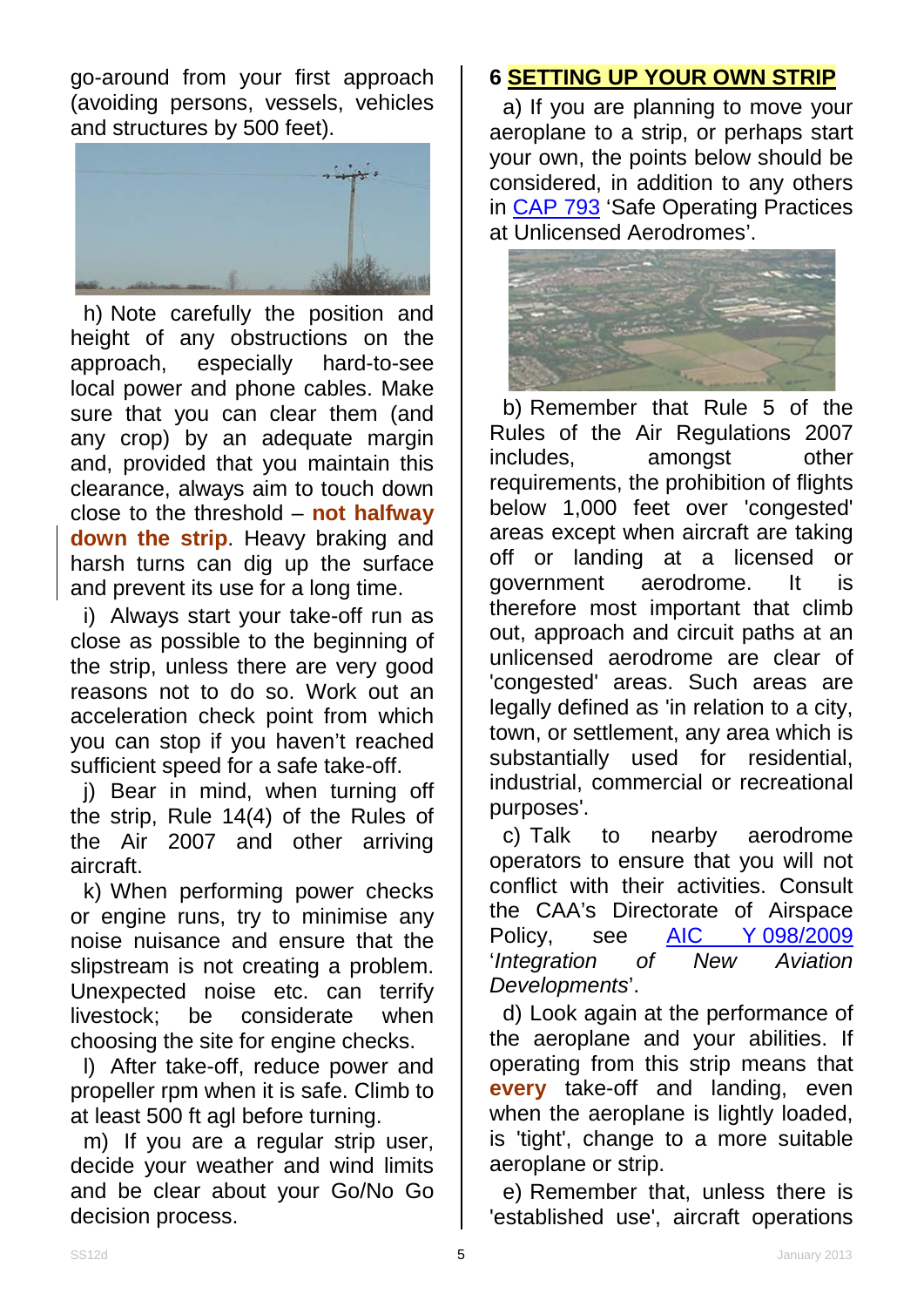may be in contravention of local regulations. It may of course be possible to obtain planning permission from the outset for your strip, although this would probably involve you in a great deal of hassle. However, this is much better than having it compulsorily closed by the local council if they decide that your operations are in contravention of Planning Regulations. It is in your interests to establish this from the outset and it is furthermore a good idea to talk to all of the neighbours and the planning authority *before* you do anything.

f) Cutting the grass and generally maintaining the surface has been discussed earlier; however, if you are responsible for the upkeep of the strip it is important to establish who will cut the grass, roll it and how often. This needs to be a regular activity – we all know only too well how much our lawns grow in a week.



g) Beware when mowing. Instances have occurred of pilots following the mown lines instead of the strip direction.

h) Grass seed mixtures which will give reduced rolling resistance and slower growth are available. Consult a seed merchant.



i) In deciding the orientation of the strip/landing run, consider carefully the local wind effects. It may be possible to re-orientate the strip by some 10 or 20 degrees which could reduce the cross-wind effect. This is particularly important for some tailwheel types where the maximum cross-wind component that can be tolerated may be as little as 10 knots.

j) Remember that whilst taking off down a slope or landing up a slope is acceptable, taking off and landing across the slope is dangerous. Ensure that the orientation of the strip eliminates excessive lateral slope.

k) It is essential to mark any obstacles, potholes or bad ground at this stage and runway markers or even runway numbers will help people to line up and operate more accurately. It is also possible to have local power lines and telephone lines moved by paying the costs.

l) You must decide in advance on your fuel arrangements. If you are intending to store fuel, then you must comply with Article 217 of the Air Navigation Order 2009 and [CAP 748](http://www.caa.co.uk/cap748) *Aircraft Fuelling and Fuel Installation Management*. It may be possible to obtain relatively small quantities of aviation fuel by sharing the delivery with a nearby aerodrome or strip. It is normally necessary to obtain local council permission to store fuel.

m) Decide on your maintenance arrangements, your engineer may require coaxing/persuasion to visit your strip at short notice to rectify a defect.

n) If you own or fly a wood or fabric-covered aeroplane it should be hangared – ideally all aircraft should be. However, storing it in a farm barn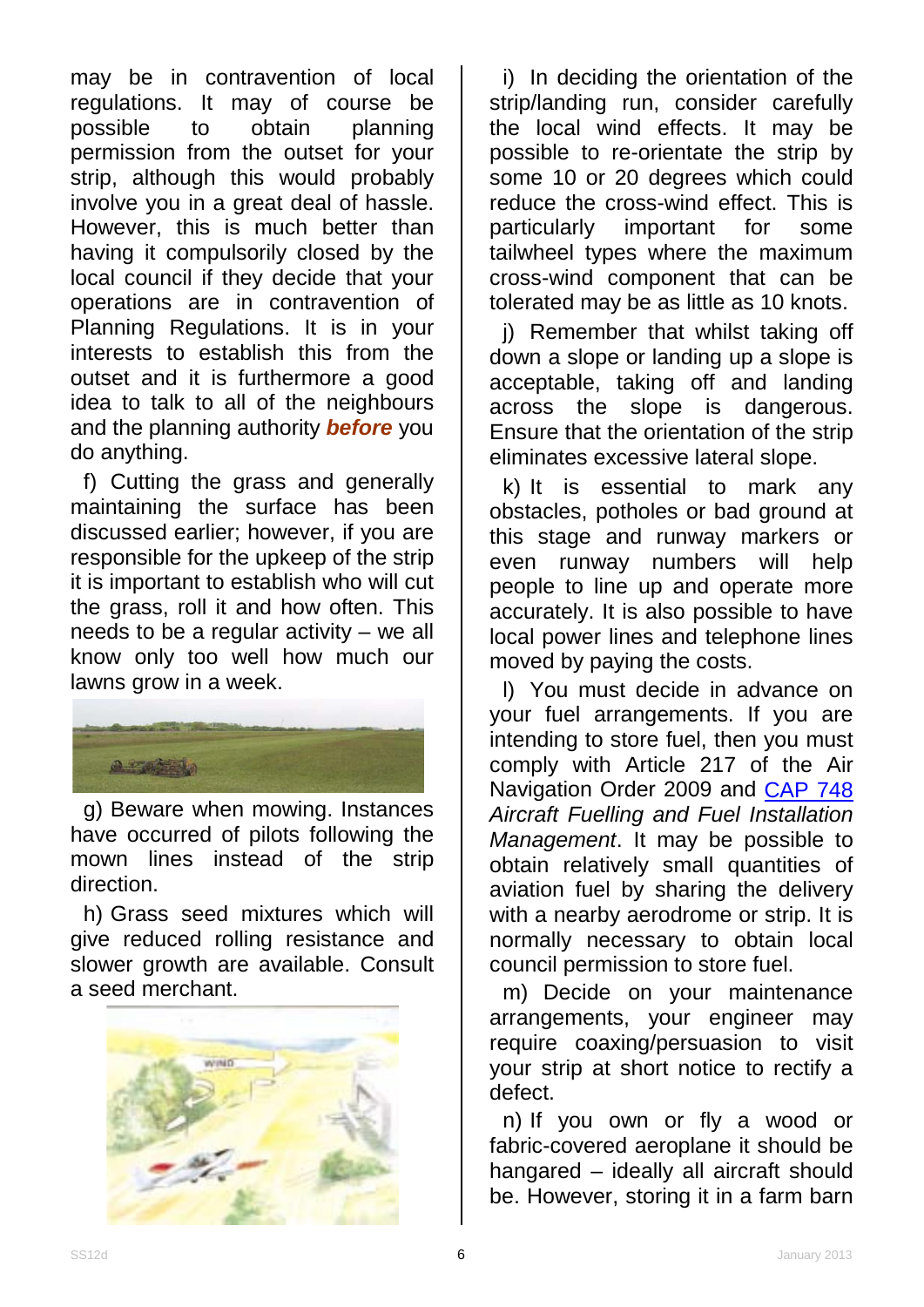brings its own particular problems – rodents. Mice are nimble creatures, able to climb landing gear legs and set up home in your aeroplane. We heard of a squirrel that got into the wing structure and stored its winter supply of acorns near the wing tip. Over 30 lb of acorns were removed! A tray of rat poison encircling each wheel should be considered.



Birds also find aircraft irresistible nesting sites; a nest removed in the morning may be substantially rebuilt by late afternoon. Pre-flight checking the aeroplane becomes very important. Insects may take over your aircraft. Given a few days' undisturbed progress, a wasps' nest could appear.

o) It is vital to remove all livestock from the runway prior to take-off and prior to landing. Thus, if animals have access to the strip, assistance by a friend or farmhand is essential. Animals are unpredictable.



p) Cows leave other evidence of their presence – cow pats! Not only does this look unsightly on the aeroplane, but a build-up of this, and

mud, adds to the drag and weight of the aeroplane. Mud and animal contaminants may also be corrosive, so regular washing of the aeroplane, especially the underside, becomes a necessity. Check regularly that spats are clear of mud and grass. Temporary removal of the spats must be agreed with a CAA Regional Office.

q) The farmer and/or his workers may need gentle reminders about the fragile nature of your aeroplane compared with farm machinery, should they need to move it. They may not know about the dangers of propellers/helicopter rotors.

r) Consider siting a small hut or caravan on the strip. This will give<br>secure storage for oil. fire secure storage for oil, fire extinguishers, fire axe, polish, foot pump and so on. It is suggested that this should have a large letter C painted on it to make it clear that it is a reporting point for pilots and where the Movements Log is kept. A notice board inside is useful to display information such as local instructions, NOTAMs, the engineer's telephone number, accident procedures and any temporary obstructions, soft ground and grass-cutting rotas. Make sure there is enough room to park visiting aircraft well clear of the landing area.

s) Get into the habit of checking the strip each day before starting flying. Any ruts, soft ground or other problems should be dealt with or publicised on the notice board so that they can be avoided on take-off and landing.